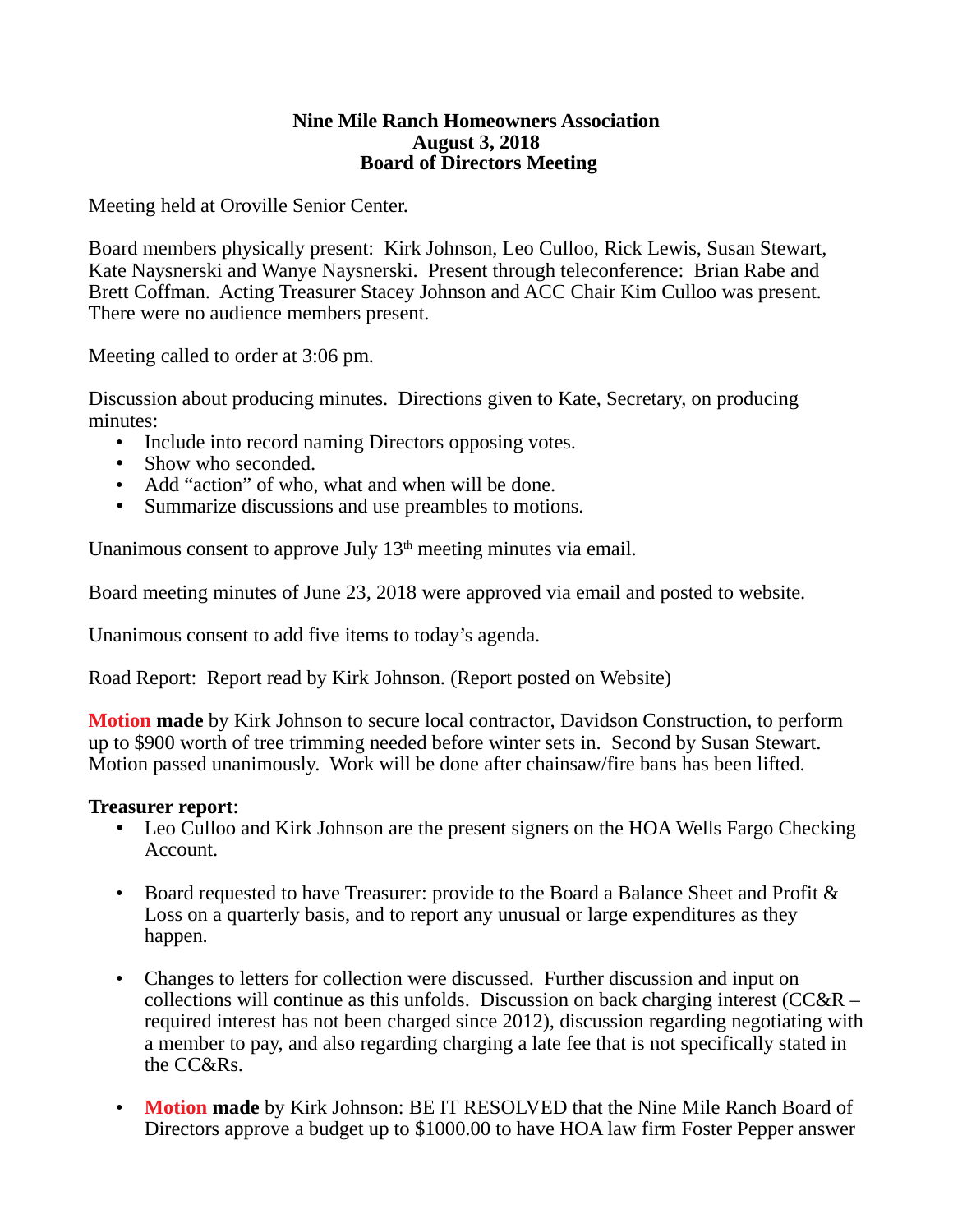legal questions regarding interest charges and collection on past-due accounts. Questions will be created and assembled by Stacey Johnson, with BOD approval, and Stacey Johnson will be the sole person interacting with Foster Pepper in answering these question.

- WHEREAS the act of encumbering Lot owners for financial charges because of pastdue assessment and fees potentially involves legal risk and liability for the Association, and
- WHEREAS CCR-required interest charges on past-due accounts has not been followed through with for a number of years by the BOD and now therefore involves the potential risk of back-charging past-due owners for such interest.
- Estimate will be asked for before hiring Foster Pepper to answer questions.

Seconded by Rick Lewis. Motion passed unanimously. Letter to attorney will be approved by Board members, prior to sending, via email.

### **Old Business:**

- Bulk mailing follow up. We do not qualify for a Non-Profit Bulk mailing permit. There is a "standard bulk mailing" permit; costs would be a \$225.00 one time application fee, plus \$225.00 yearly permit. When calculated out we would have to send many mailings a year and have more members to mail to for this to be cost effective.
- Brett Coffman is still in the process of creating a report regarding Lynn Barnett having to pay dues on Lots owned. Will discuss issue at next meeting.
- Current secretary, Kate, will be picking up prior secretary records from Karen Durell this coming Sunday.

## **New Business**

A first draft cash flow report was sent out via email last week: This report is to start creating awareness and dialog of cash flow issues. We have some tough decisions coming up. Reserve study consultant dollar figure came from a recommendation through Foster Pepper to Dan Vanover. Will continue to update report and discuss further at next meeting.

**Motion made** by Leo Culloo for Stacey Johnson to fill vacancy of Board member and Treasurer, Carol Sanderson. Seconded by Susan Stewart. Seven vote yes, Kirk Johnson abstained. Motion passed.

Internal controls are being developed. Stacey Johnson will be supplying Brett Coffman and Scott Griffin (Canadian CPA who is Susan Stewart's husband) monthly bank reconciliation report on Wells Fargo bank accounts and will also provide copies of all checks written and invoices for said month.

Members are giving us required permission to use their email address for notifications/mailings instead of using US mail. This list needs to be set up in a group email system for use, as well as a file kept with permission statements. Stacey is keeping file on all permission slips. Someone will need to set this system up soon. Discussion tabled.